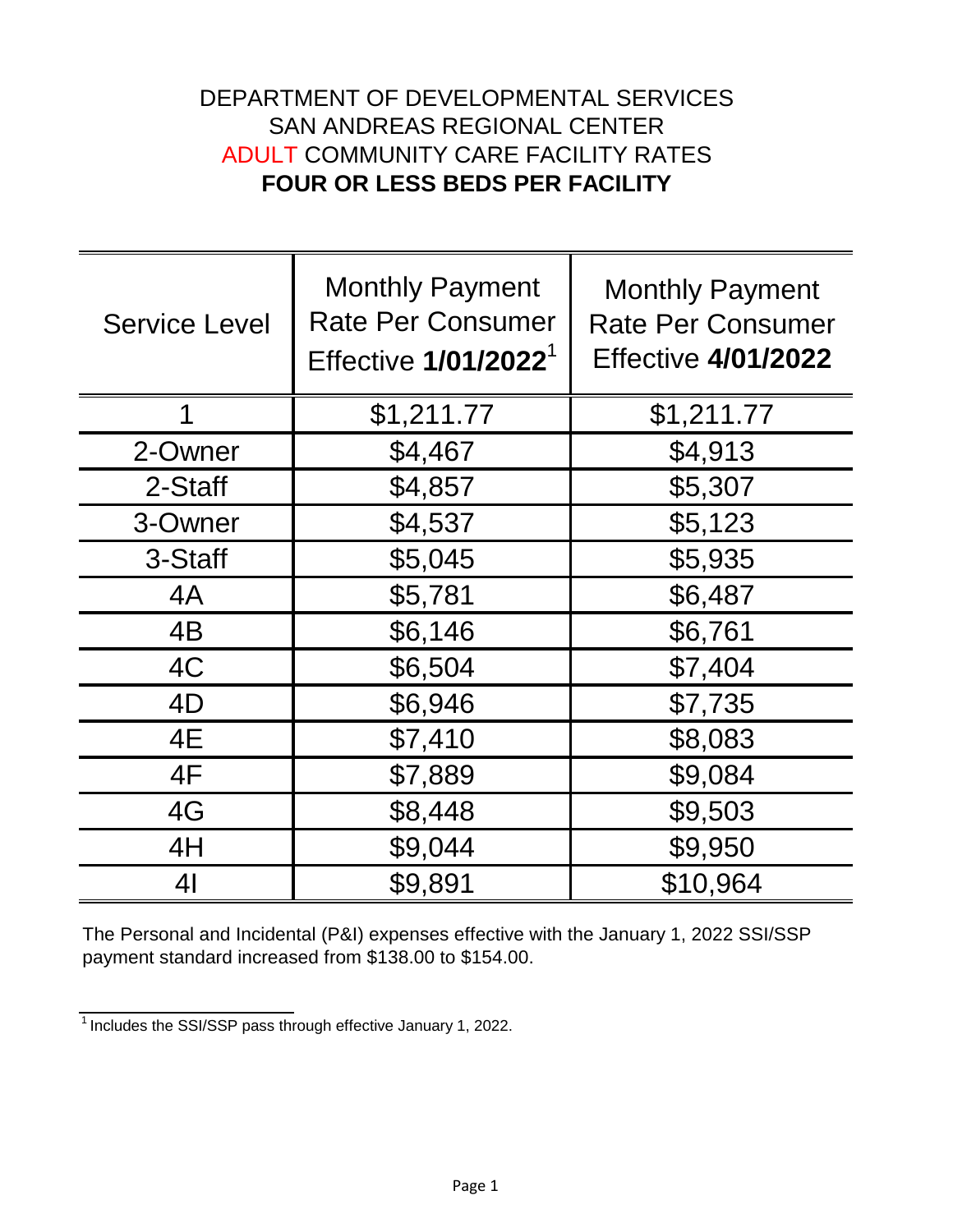## DEPARTMENT OF DEVELOPMENTAL SERVICES **FIVE OR SIX BEDS PER FACILITY** ADULT COMMUNITY CARE FACILITY RATES SAN ANDREAS REGIONAL CENTER

| <b>Service Level</b> | <b>Monthly Payment</b><br><b>Rate Per Consumer</b><br>Effective 1/01/2022 <sup>1</sup> | <b>Monthly Payment</b><br><b>Rate Per Consumer</b><br><b>Effective 4/01/2022</b> |
|----------------------|----------------------------------------------------------------------------------------|----------------------------------------------------------------------------------|
| 1                    | \$1,211.77                                                                             | \$1,211.77                                                                       |
| 2-Owner              | \$3,095                                                                                | \$3,564                                                                          |
| 2-Staff              | \$3,377                                                                                | \$3,849                                                                          |
| 3-Owner              | \$3,696                                                                                | \$4,398                                                                          |
| 3-Staff              | \$4,060                                                                                | \$4,983                                                                          |
| 4A                   | \$4,645                                                                                | \$5,421                                                                          |
| 4B                   | \$4,985                                                                                | \$5,676                                                                          |
| 4C                   | \$5,324                                                                                | \$6,336                                                                          |
| 4D                   | \$5,720                                                                                | \$6,633                                                                          |
| 4E                   | \$6,163                                                                                | \$6,965                                                                          |
| 4F                   | \$6,612                                                                                | \$7,946                                                                          |
| 4G                   | \$7,120                                                                                | \$8,327                                                                          |
| 4H                   | \$7,682                                                                                | \$8,749                                                                          |
| 41                   | \$8,476                                                                                | \$9,757                                                                          |

The Personal and Incidental (P&I) expenses effective with the January 1, 2022 SSI/SSP payment standard increased from \$138.00 to \$154.00.

 $\frac{1}{1}$  Includes the SSI/SSP pass through effective January 1, 2022.